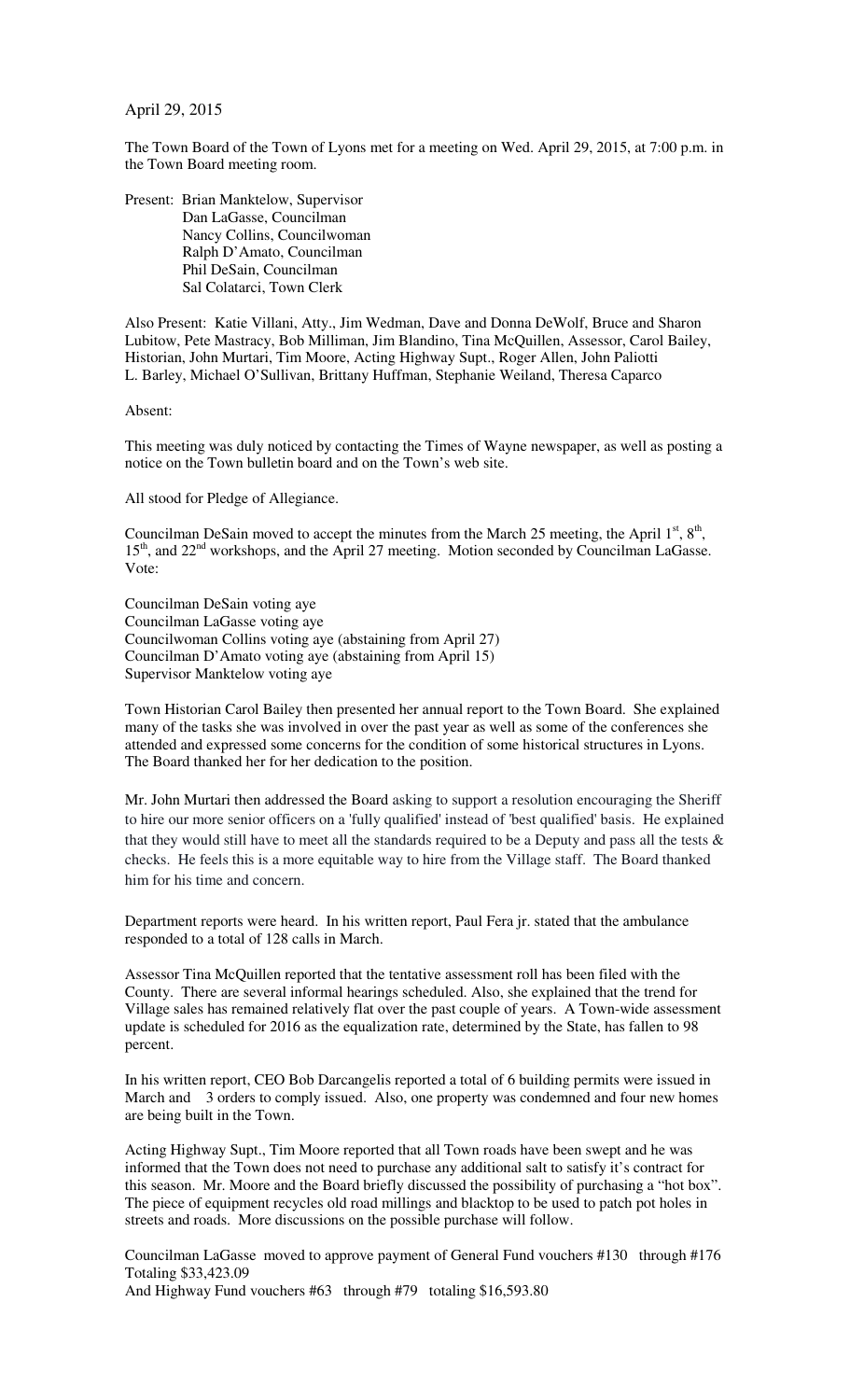Motion seconded by Councilman D'Amato. Vote:

Councilman LaGasse voting aye Councilman D'Amato voting aye Councilman DeSain voting aye Councilwoman Collins voting aye Supervisor Manktelow voting aye

Supervisor Manktelow reminded the Board that the annual Memorial Day parade will be on Monday May 25. Line is at 9 a.m. in front of the Post office. Mr. Colatarci will inform the American Legion Commander who will be attending from the Town.

Town Clerk Colatarci informed the Board that it needs to schedule a Public Hearing at the May 27 meeting at 7:15 p.m. concerning all lease agreements between the Town, Village and the Wayne County Water Authority. He said Town Attorney Villani informed him that if all the lease agreements aren't in place by that date, the Hearing can be cancelled.

Supervisor Manktelow informed the Board that quotes will be coming in from Engineering firms for the purpose of a Phase One Environmental site study for the sewer treatment, water treatment, and lift stations in Lyons. They will be reviewed at a later time.

The Board then reviewed a quote received from Horst Construction on Pilgrimport Road for a 14x16 shed at the site of the former Galen Lyons Landfill. The shed would have steel sides and 6x6 posts on the corners, 4x6 posts in between the 6x6's as well as 2x8 treated rim board. 2x10 header and rafters, and a metal overhead door. Cost with no insulation: \$6475.76. Price with insulation: \$7531.08. Councilman LaGasse moved to approve the \$7,531.08 quote pending approval from the Galen Town Board. Motion seconded by Councilman D'Amato. Vote:

Councilman LaGasse voting aye Councilman D'Amato voting aye Councilman DeSain voting aye Councilwoman Collins voting aye Supervisor Manktelow voting aye

As the former Ambulance Dept. Fly car was recently totaled, Councilwoman Collins moved to approve the purchase of a 2013 Ford Taurus all wheel drive, with only 56 miles, per recommendation from Ambulance Administrator Paul Fera Jr, at a price of \$23,500.00. Motion seconded by Councilman D'Amato. Vote:

Councilwoman Collins voting aye Councilman D'Amato voting aye Councilman DeSain voting aye Councilman LaGasse voting aye Supervisor Manktelow voting aye

Councilman LaGasse then reviewed a draft proposal submitted by Mr. Bob Stopper for repairs needed at the Low Dock at the North wall along the canal trail in Lyons. It was suggested that the Town purchase stainless steel anchor studs and the Canal System would install them as part of the replacing the rub rails. Also, the Town and Village share costs to furnish rip-rap and place it at washed out locations. In addition, the Town and Village could share costs and provide services to do other projects that may need to be bided out and done by contractors. Trustee Blandino, who was at tonight's meeting stated the Village Board would also be discussing the proposal and decide on shared costs with the Town.

Theresa Caparco then addressed the Board concerning what she believes to be missing head stones that belong to her family. She stated it's her understanding that the stones were moved from the former Presbyterian Church cemetery, once located on Broad Street. She is asking the Town to find the headstones, perhaps in a family home basement on Broad Street, or pay the family for the stones. Town Attorney Villani explained the Town is not responsible for the stones and that the Association of Town be contacted to determine how this matter should be handled.

At 8:30 p.m., Councilman DeSain moved to go into executive session to discuss the hiring of a new employee as well as discussion of a pending contract with the County water Authority, asking that Acting Highway Supt. Tim Moore and Attorney Villani remain. Motion seconded by Councilman D'Amato. Vote:

Councilman DeSain voting aye